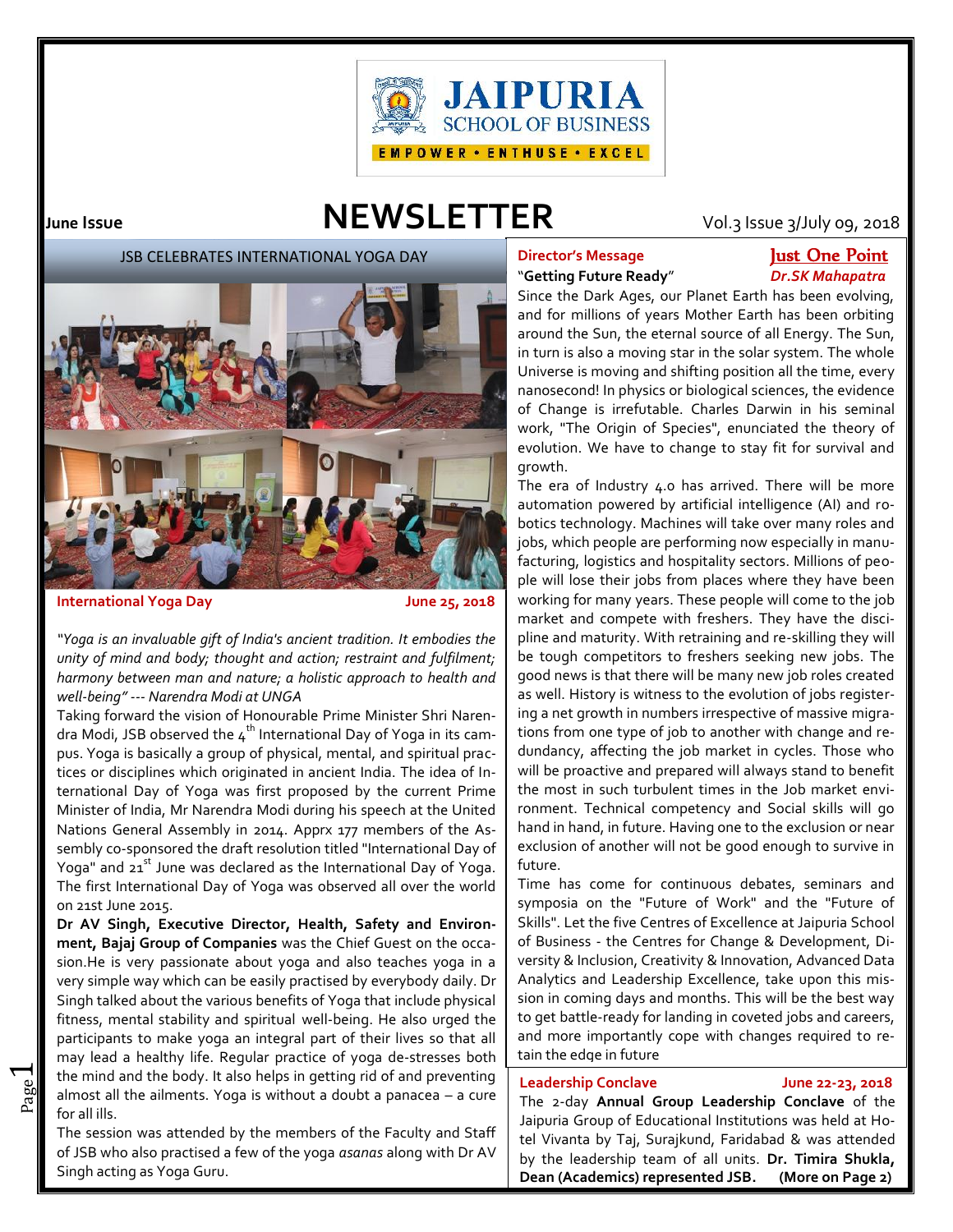In the presence of Chairman and senior leadership of the Group, the heads of JGI and corporate HODs made presentations about the programs and challenges of their respective units for future. **Dr Himanshu Rai**, **Educationist and Professor IIM Lucknow** and **Ms. Abha Adams, School Development Consultant,** both Guest speakers at the conclave provided valuable inputs on development of education and modern day school practices providing a holistic developmental growth view to the audience. Shri Vinod Malhotra spoke on Happiness and emphasized upon its need for an all round



**LEADERSHIP CONCLAVE HELD ON 22-23 JUNE 2018 AT VIVANTA BY TAJ, SURAJKUND**

growth of a student. Chairman, Shri Shishir Jaipuria in his speech expressed satisfaction over the performance of different institutions but warned of the major challenges ahead for which proactive action is necessary. He expressed hope that the leadership team of each unit will help build a culture of change & take JGI to the next level through a structured Development Plan. He re-emphasized that transparency, good governance and quick response are critical to ensure that the Group achieves its common goal effectively.

#### **World Environment Day June 5, 2018**

World Environment began in 1974 as an initiative by the UN and now has become a global platform for public outreach towards conservation of the Earth's Green cover. The purpose is to encourage awareness and action for the protection of our environment wherein thousands of trees are cut on daily basis in the name of expansion & development which in turn damages the environment around us. The day is also known as "People's Day" since by saving the environment we will actually be saving human lives.

JSB always promotes protection of our environment and encourages its students to help make the earth greener and cleaner. It thus celebrated the Day by planting saplings around the campus. The students campaigned for this day by posting slogans on institute's social media platforms encouraging action towards saving the earth. They also initiated the

#### awareness campaigns online to promote planting of trees. **EDP at Ginni Filaments, Koshi June 18, 2018**

JSB Faculties **Dr. Timira Shukla, Dean (Academics) & Dr. Anindita, Asso. Prof**, conducted **a training programme on 'Achieving Success through Effective Communication**' at GFL, Kosi. The programme was inaugurated by Sh. B. K. Sharma, Unit Head and Sh. S. N. Sharma, V.P. (P&A) and through lamp lighting by Dr. Timira Shukla and Dr. Anindita. Sh. B. K. Sharma welcomed the resource Persons and briefed the purpose and theme of the programme.





#### **FACULTY NEWS**

- Dr. SK Mahapatra, Director, gave a talk as a **Keynote Speaker** at the **International Management Conclave held on 29th June, 2018** organised by Rukmini Devi Institute of Advanced Studies Rohini **in association with CEGR and Springer Nature.**
- Dr Anindita, Associate Professor & Ms Sweety Singh, Placement Head attended 7th National Summit on Institutionalizing Academia-Industry Interface on June 11, 2018 at Le Meridien, New Delhi organised by PHD **Chamber of Commerce & Industry, New Delhi.**
- Dr. Nitin Kumar Saxena presented a paper titled **"Precursors of Green Marketing: An Exploratory Study"** at an International Conference on Contemporary Issues in Business Innovation, Technology & Social Sciences, Gautam Buddha University, Greater Noida, India. It was also published in a book *Management Research & Innovation* published by Bharti Publications, New Delhi.
- Dr Santosh SInghal attended a week long FDP organised by Sri Guru Gobind Singh College of Commerce on "Research Techniques for Cross Sectional Time Series & Panel Data". It was held on from June 8 to June 14 2018.
- Prof. Bhupender Singh enrolled in Ph.D. Programme in Computer Science at Invertis University, Bareilly. Research Area – **Artificial Intelligence and Artificial Neural Network**
- **JSB** welcomes **Dr. Parul Tyagi, Assistant Professor**, who joined core faculty team of the institute on June 15, 2018.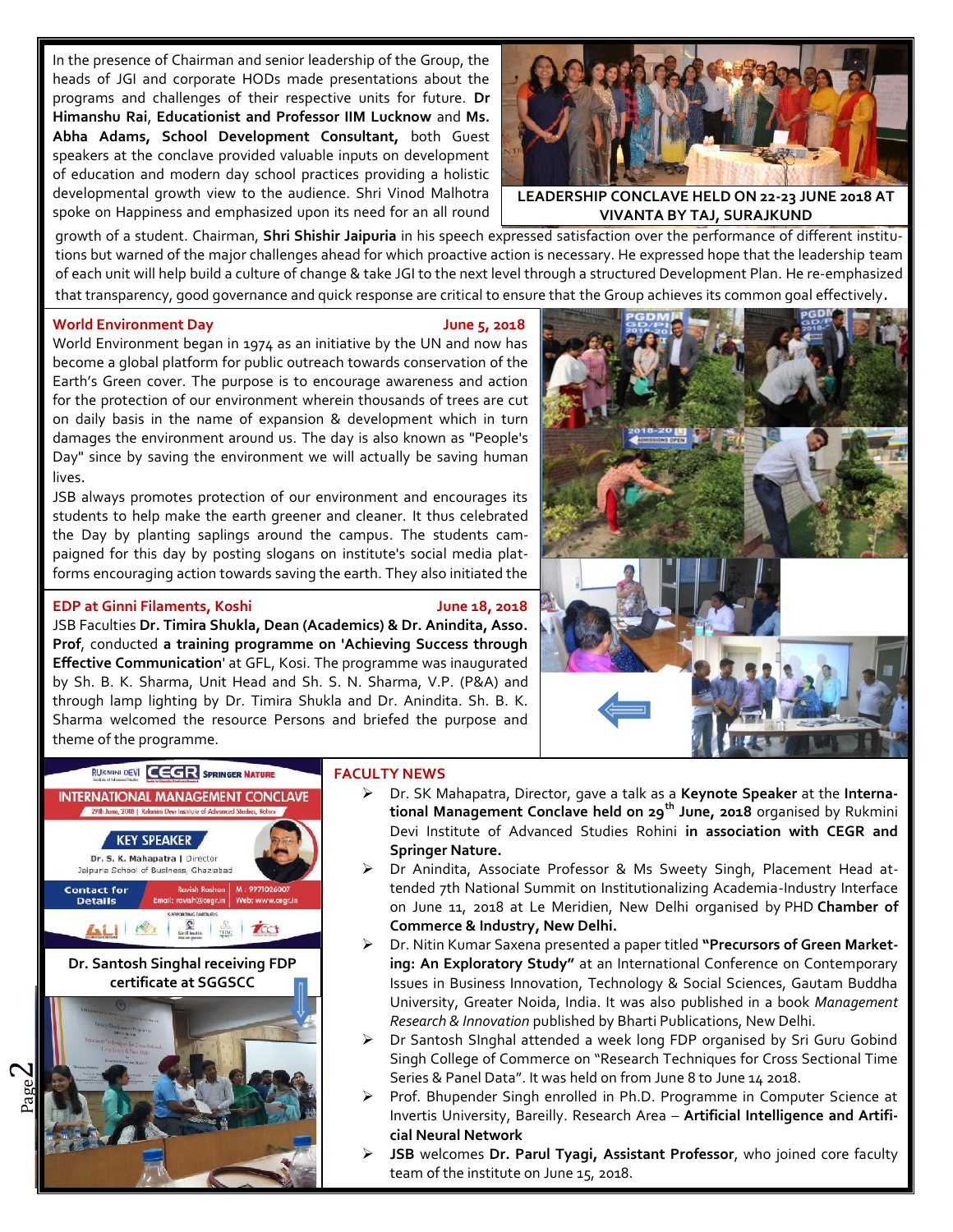## **Commencement of Foundation Classes For PGDM Batch 2018-20 June 25- July 4, 2018**



The Foundation Programme for the new PGDM Batch of 2018-20 commenced on  $25<sup>th</sup>$  June 2018. The main purpose of conducting the foundation programme was first, to assess the competence and knowledge of the incoming students and secondly, to try to bring all the students at par by making the basic concepts of Management subjects clear. The new joinees are from different educational backgrounds and it was quite imperative to make them aware of the basics of the management subjects. More than 60 students reported for the classes on the first

The students were introduced to the basic concepts of the subjects that they would be studying in the next two years through various activity based sessions which engaged the students and helped grasp the nuances in a fluid manner.

**Students of Batch 2017-19 share their experience of the 8-week Summer Internship Program***me undertaken by them in June-July, 2018*



<u>Skills (Skills (Skills (Skills (Skills (Skills (Skills (Skills (Skills (Skills (Skills (Skills (Skills (Skills</u>

ო

**Aakriti Gupta Company: Honda Cars**

## *"I believe that quality internships are essential to develop key skills*"

as a lot op point at around 7 AM but now ram so happy that I had to do looking<br>it. I really learnt a lot about the corporate life and the way one Ashu up point at around 7 AM but now I am so happy that I had to do  $\parallel$  found I enjoyed my internship thoroughly this summer at Honda Cars India Ltd. and now have a very valuable experience under my belt. I know this will help me while looking for jobs and needing references. I was dreading it in the beginning, as I had to wake up at 5:30 in the morning for my bus reached at the pickmanages his/her life in the corporate.

We all know that practical experience is the best, and internships give students that hands-on experience they need. I feel that quality internships are essential to develop key skills.



**Yoshita Company: Honda Cars**

*"This SIP Programme has provided me with lot of opportunities and learning"*

Honda Cars is such a big and esteemed brand. It is a dream of many to be a part of this organization and I feel very lucky to have got the opportunity to undergo Summer training at Honda. At first, I thought it was going to be very tough as I never had any experience of working with such a big brand but then it was found to be very easy and simple. I felt lucky to have Mr. Ashutosh Agarwal as my industry mentor. He guided me at every stage. Although, the work load was a bit high but then I have had a very good learning from that work. I had a very good team and everyone was very supportive which made every task very easy.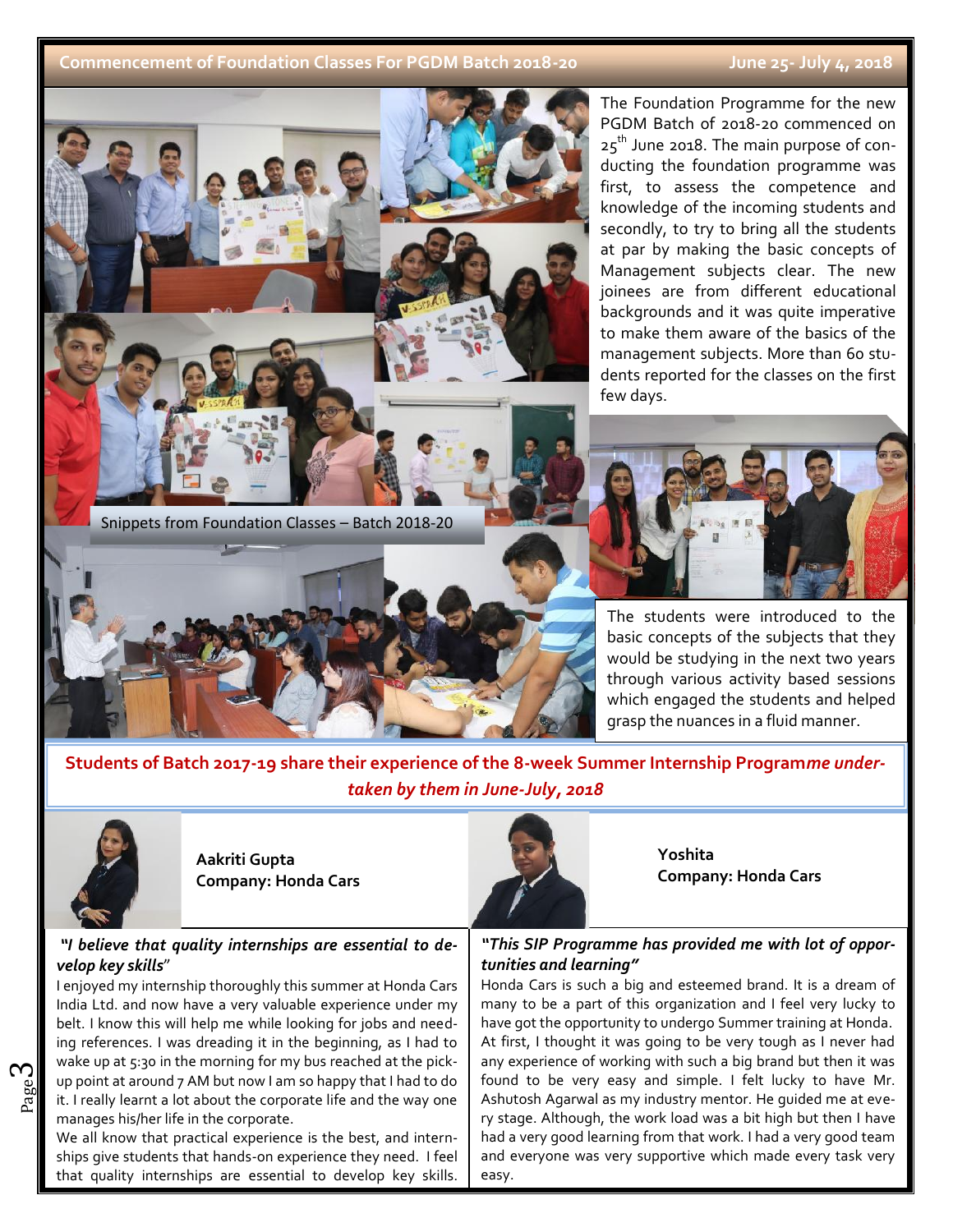Skills such as multitasking, communicating effectively, learning to deal with diversity, and dealing with deadlines are major essentials in the industry. Internships are also a great way to network with people in the industry.

I learnt the work culture at Honda. I have learnt that stressing over little things will not get me anywhere. I have also learnt to work well as a team and that without my team mates nothing worthwhile can be achieved.



**Aakriti** Chaturvedi **Riya Gangwar** 

# *"I have started taking constructive criticism well which earlier I dreaded"*

My internship at Tommy Hilfiger started on  $1<sup>st</sup>$  May 2018 and lasted for 8 weeks wherein I got the opportunity to work with a great team. I was assigned to take care of the customer service along with the store operations. My supervisor briefed me about my assignment.

In these eight weeks I have discovered about myself and came to know about my actual strengths and weaknesses. This experience has prepared me in a number of ways - office etiquettes, working within deadlines and networking with different departments I learnt how to control the emotional quotient. I have started taking constructive criticism well which earlier I dreaded. It's a common notion that spoon-feeding is the only way of learning but working independently has proved to be my real learning.

An intern's life is a little tough too as we get a very short span of time to make lasting impressions. However, it was a very wonderful experience for me as I gained ample knowledge about the retail industry and learned the nitty gritties of the same and made a number of friends. Overall it was a rewarding experience for me..



4

**Sakshi Dwivedi Company: Prabhudas Lilladher**

# *"It was a difficult and challenging period for me, but as an intern, I learnt a lot"*

I did my Summer internship at Prabhudas Lilladher Pvt. Ltd. from 2nd May to 30th June 2018. My experience here was quite good. Actually, it was a difficult and challenging period for me but yes, as an intern, I learnt a lot.

 $\mathbb{E}$  customers in the financial market since clients never stick to a customers in the financial market since clients never stick to a customers in the financial market since which are more reliable & inter-I have learnt that one should always keep oneself up-to-date about the competitors and the requirements of the potential single organization but join those which are more reliable & which offer systematic and effective services. Some of the points that I have learnt during my internship & which are very important are: 1) Understanding customers' future financial

The working environment was superb. This SIP Programme has really provided me with lot of opportunities and learning. I learnt about many things, such as Corporate culture, Leadership Skills and Team work

At last I would like to say that it was indeed a good experience working with Honda. It gave a good boost to my confidence and it helped me in developing and improving my skills.



**Company: Tommy Hilfiger Company: Ginni Filaments Ltd**

# *"The SIP has provided me a platform to leverage my potential in a constructive way"*

I am privileged to be one of the students who got an opportunity to do my training at Ginni Filaments Ltd. My involvement in the project has been very challenging and has provided me a platform to leverage my potential in the most constructive way.

Ginni Filaments is one of India's leading Textile companies offering complete non-woven, spinning and cosmetics' products that encompass every sphere of life. In a short span of time, Ginni has set an example by having a steady and confident journey towards growth and success.

During the training period, I surveyed the compensation system at Ginni Filaments; did a comparative analysis of compensation among Ginni and its competitors; came out with data-based restructuring suggestions for reducing the attrition rate in the organization; and also emphasized on how compensation is correlated to job satisfaction



**Tarni Bhartary Company: Adani WIlmer**

# *"The best part was to see and understand how the customers are influenced and convinced to buy the products"*

I worked with **Adani Wilmar Private Limited** as Market Researcher (Intern) from the  $12^{th}$  May to  $17^{th}$  June 2018. My project title was "Market Penetration of Fortune VIVO". My responsibility was to study the market for Fortune VIVO Oil, and to understand the market penetration of the competitors like Saffola, Sundrop, and Oleev Active.

I got ample opportunities to interact with the potential customers and made them aware about the product for which I was doing the market study i.e. Fortune VIVO Oil. While studying the market penetration of VIVO Oil I observed how promoters deal with the customers. The best part was to see and understand how the customers are influenced and convinced to buy the products. The interaction with the customers taught me a lot of things which might not be directly related to the product but are very helpful in making me a better management trainee or executive.

My experience with Adani Wilmar was great as I have learnt many